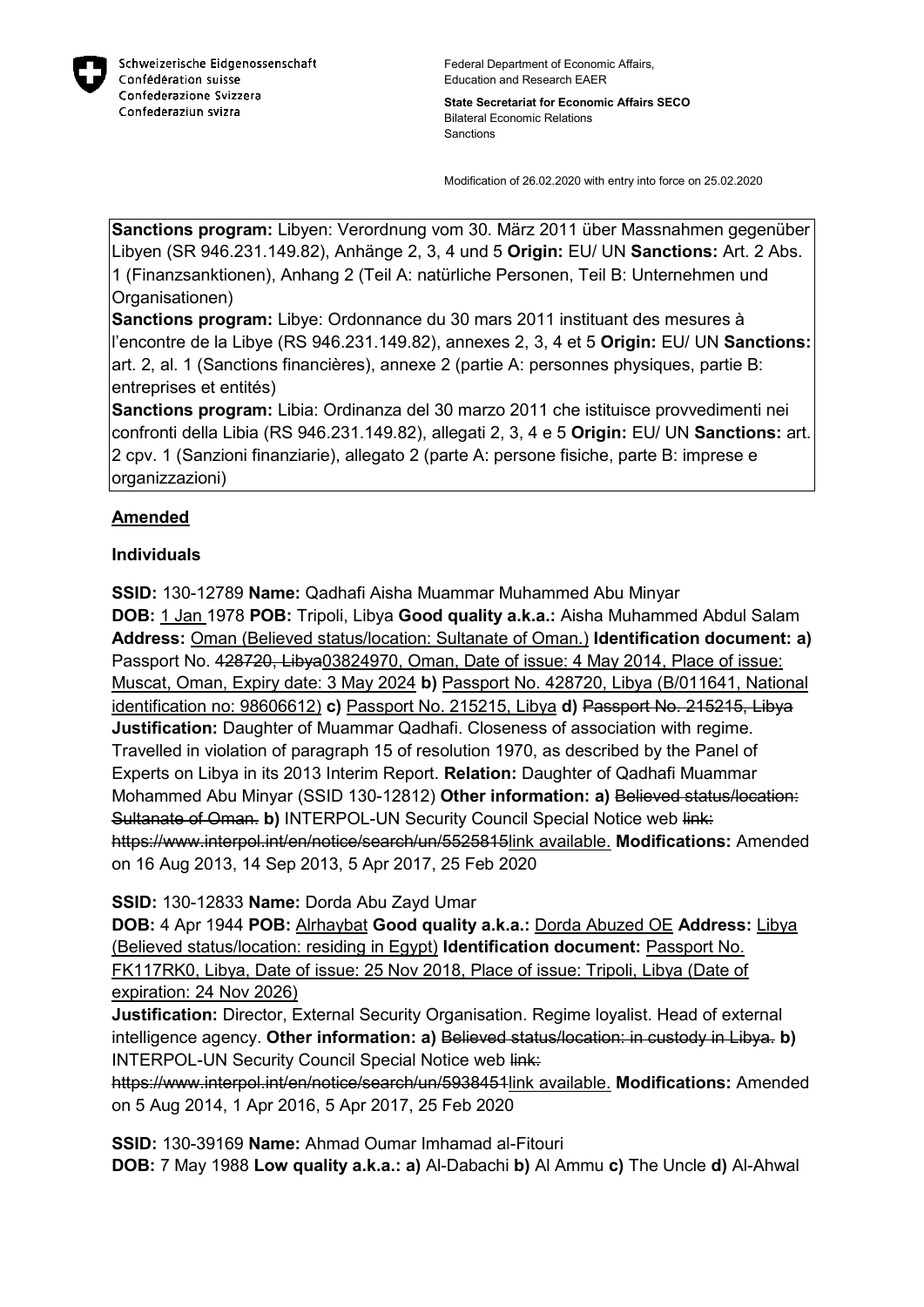**e)** Al Dabbashi **Address: a)** Garabulli, Libya **b)** Zawiya, Libya **c)** Dbabsha-Sabratah **Nationality:** Libya **Identification document:** Passport No. LY53FP76, Libya, Date of issue: 29 Sep 2015, Place of issue: Tripoli, Libya (National identification no. 119880387067) **Justification:** Commander of the Anas al-Dabbashi militia, Leader of a transnational trafficking network **Other information:** POB: possibly Sabratha, Talil neighbourhoodneighbourhood. INTERPOL-UN Security Council Special Notice web link available. **Modifications:** Listed on 7 Jun 2018, amended on 17 Sep 2018, 25 Feb 2020

**SSID:** 130-39199 **Name:** Mohammed al-Hadi al-ArabiAl Amin Al-Arabi Kashlaf **DOB:** 15 Nov 19882 Dec 1985 **POB:** Zawiya, Libya **Low quality a.k.a.: a)** Kashlaf **b)**  Koshlaf **c)** Keslaf **d)** al-Qasab **Address:** Zawiya, Libya **Nationality:** Libya **Identification document: a)** Passport No. HR8CHGP8C17HLRL3, Libya, Date of issue: 27 Apr 201530 Dec 2015, Place of issue: Zawiya, Libya **b)** ID card No. 119880210419, Libya **c)** Other No. 728498, Libya, Date of issue: 24 Feb 2007 (Personal Identification Card) **Justification:** Commander of the Shuhada al-Nasr brigade, Head of the Petrol Refinery Guard of Zawiya's refinery **Other information:** INTERPOL-UN Security Council Special Notice web link available. **Modifications:** Listed on 7 Jun 2018, amended on 17 Sep 2018, 25 Feb 2020

**SSID:** 130-39601 **Name:** Jadhran Ibrahim Saeed Salim

**DOB:** 29 Oct 1982 **Good quality a.k.a.:** Ibrahim Saeed Salem Awad Aissa Hamed Dawoud Al Jadhran **Nationality:** Libya **Identification document:** Passport No. S/263963, Libya, Date of issue: 8 Nov 2012 (National identification no.: 119820043341, Personal identification no.: 137803)

**Justification:** Leader of armed militias. **Other information:** Name of mother Salma Abdula YounisYounis. INTERPOL-UN Security Council Special Notice web link available. **Modifications:** Listed on 11 Sep 2018, amended on 25 Feb 2020

**Sanctions program:** Libyen: Verordnung vom 30. März 2011 über Massnahmen gegenüber Libyen (SR 946.231.149.82), Anhänge 2, 3, 4 und 5 **Origin:** EU/ UN **Sanctions:** Art. 4 (Einund Durchreiseverbot), Anhang 4

**Sanctions program:** Libye: Ordonnance du 30 mars 2011 instituant des mesures à l'encontre de la Libye (RS 946.231.149.82), annexes 2, 3, 4 et 5 **Origin:** EU/ UN **Sanctions:** art. 4 (Interdiction de séjour et de transit), annexe 4

**Sanctions program:** Libia: Ordinanza del 30 marzo 2011 che istituisce provvedimenti nei confronti della Libia (RS 946.231.149.82), allegati 2, 3, 4 e 5 **Origin:** EU/ UN **Sanctions:** art. 4 (Divieto di entrata e di transito), allegato 4

## **Amended**

## **Individuals**

**SSID:** 130-12930 **Name:** Dorda Abu Zayd Umar

**DOB:** 4 Apr 1944 **POB:** Alrhaybat **Good quality a.k.a.:** Dorda Abuzed OE **Address:** Libya (Believed status/location: residing in Egypt) **Identification document:** Passport No. FK117RK0, Libya, Date of issue: 25 Nov 2018, Place of issue: Tripoli, Libya (Date of expiration: 24 Nov 2026)

**Justification:** Director, External Security Organisation. Regime loyalist. Head of external intelligence agency. **Other information: a)** Believed status/location: in custody in Libya. **b)**